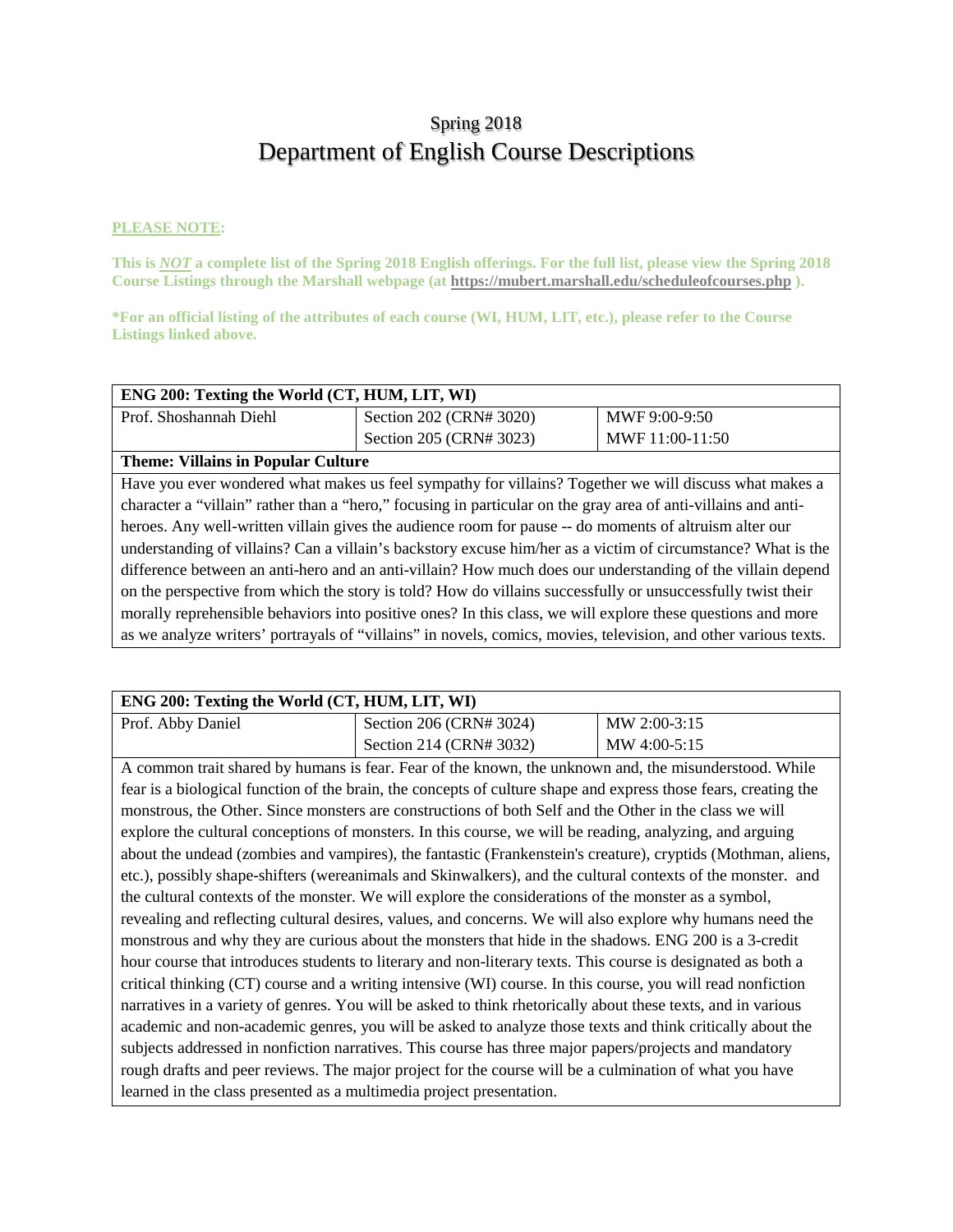| ENG 200: Texting the World (CT, HUM, LIT, WI)                                                                   |                                                                                                             |              |
|-----------------------------------------------------------------------------------------------------------------|-------------------------------------------------------------------------------------------------------------|--------------|
| Professor Dreama Pritt                                                                                          | Section 213 (CRN# 3031)                                                                                     | TR 2:00-3:15 |
|                                                                                                                 | Theme: PARANORMAL INVESTIGATIONS: Detecting the Supernatural                                                |              |
|                                                                                                                 | This class brings together literary and non-literary texts and considers how the same theme plays through   |              |
| them via analysis, evaluation, and creation of said texts. Students will delve deeply into the world of         |                                                                                                             |              |
| paranormal private detectives, a speculative fiction sub-genre initiated by Edgar Allan Poe in the mid-1800s.   |                                                                                                             |              |
|                                                                                                                 |                                                                                                             |              |
| Texts incorporated will be short stories, novels, graphic novels, television, and film, such as selections from |                                                                                                             |              |
| Douglas Adams' Dirk Gently series, Jim Butcher's The Dresden Files, X-Files, Angel, Supernatural,               |                                                                                                             |              |
| iZombie, and more. Coursework will include performing close readings, writing personal responses,               |                                                                                                             |              |
|                                                                                                                 | evaluating critical articles, developing creative projects, and culminating in a combined literary analysis |              |
| paper based upon student-identified themes in multiple selected works.                                          |                                                                                                             |              |

| ENG 200: Texting the World (CT, HUM, LIT, WI)                                                          |                         |            |
|--------------------------------------------------------------------------------------------------------|-------------------------|------------|
| Dr. Daniel Lewis                                                                                       | Section 217 (CRN# 3035) | <b>WEB</b> |
|                                                                                                        | Section 218 (CRN# 3036) | <b>WEB</b> |
| <b>Theme: Heaven, Hell, and Hauntings</b>                                                              |                         |            |
| "If I lie down upon my bed I must be here,                                                             |                         |            |
| But if I lie down in my grave I may be elsewhere" – Stevie Smith                                       |                         |            |
|                                                                                                        |                         |            |
| This section of 200 will examine fictional and non-fictional accounts of Heaven, Hell, and ghostly     |                         |            |
| hauntings. From a neurosurgeon's first-person account of his near-death experience with heaven and the |                         |            |

hauntings. From a neurosurgeon's first-person account of his near-death experience with heaven and the afterlife, to Dante's *Inferno,* to stories about Appalachian ghosts and hauntings, we will examine and explore beliefs about what happens after we die. How do we envision heaven? What is the reward for living a "good" life? What do representations of hell say about our beliefs concerning right and wrong, sin and innocence, justice and injustice? What do narratives about ghosts tell us about how we think about death?

| ENG 203: Appalachian Literature (CT, HUM, LIT, WI)                                                             |                              |               |
|----------------------------------------------------------------------------------------------------------------|------------------------------|---------------|
| Dr. Jana Tigchelaar                                                                                            | Section 201/202 (CRN# 3089 / | TR 12:30-1:45 |
|                                                                                                                | <b>3090</b> )                |               |
| Theme: Regional Identity in Appalachian Literature                                                             |                              |               |
| This course will study texts by Appalachian writers, in particular texts that examine the shaping of regional  |                              |               |
| identity. By using the idea of space and place as a lens through which to read texts in a variety of genres by |                              |               |
| Appalachian authors of various racial, ethnic, and class backgrounds, we'll understand how region can          |                              |               |
| shape expressions of identity. We will practice critical thinking, reading, and writing skills throughout the  |                              |               |
| course, producing a number of shorter response papers, a longer project that combines research and             |                              |               |
| creativity, and other assignments.                                                                             |                              |               |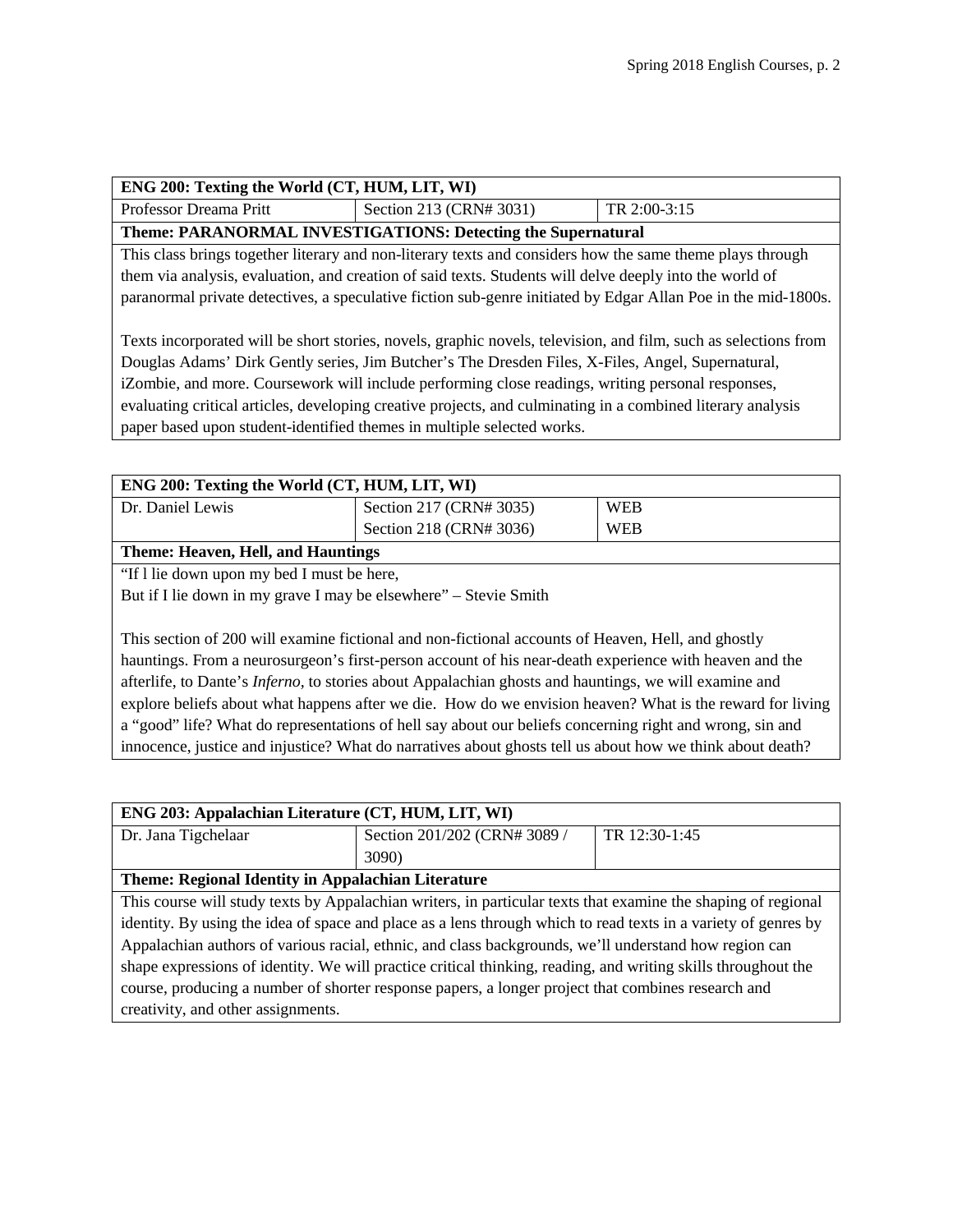| <b>ENG 204: Writing in the Workplace</b>                                                          |                         |              |
|---------------------------------------------------------------------------------------------------|-------------------------|--------------|
| Dr. Jill Treftz                                                                                   | Section 203 (CRN# 3094) | MW 2:00-3:15 |
|                                                                                                   | Section 209 (CRN# 3100) | MW 4:00-5:15 |
| Now open to English majors! A course focused on the rhetoric and composition of genres of writing |                         |              |
| common to the professional workplace. Students will examine and produce texts in multiple genres, |                         |              |
| including memos, letters, and formal reports.                                                     |                         |              |

| <b>ENG 204: Writing for the Workplace</b> |                         |                |
|-------------------------------------------|-------------------------|----------------|
| Prof. Amine Oudghiri-Otmani               | Section 204 (CRN# 3095) | TR 8:00-9:15   |
|                                           | Section 205 (CRN#3096)  | TR 9:30-10:45  |
|                                           | Section 207 (CRN# 3098) | TR 11:00-12:15 |

The primary goal of ENG 204 is to develop and practice basic writing that is focused on the styles and forms used in the workplace. To do so, students must use critical thinking as well as build on the elements of audience and purpose in their respective interactions with co-workers, customers, and clients (to name just a few). In this class, writing will be approached as a transaction method to help build relations with the intended audience.

To focus our path toward these goals, we will work on a plethora of business writing projects (small and major), including (but not limited to) email, letter, memorandum, recommendation report, and formal proposal. Besides exploring examples of these artifacts in class, students will produce business documents of their own as well as engage in research to produce longer business documents like reports and formal proposals.

| ENG 205: Popular Literature (CT, HUM, LIT, WI)                                                                   |                                                                                                            |            |
|------------------------------------------------------------------------------------------------------------------|------------------------------------------------------------------------------------------------------------|------------|
| Dr. Jim Riemer                                                                                                   | Section 201 (CRN# 3105)                                                                                    | <b>WEB</b> |
| <b>Theme: Tales of Adventure</b>                                                                                 |                                                                                                            |            |
|                                                                                                                  | Danger! Intrigue! Evil Sorcery! Ancient artifacts! Strange Lands! Death-defying escapes! Prepare to travel |            |
| the world pursuing excitement and adventure. In this class you will be reading, discussing, and writing          |                                                                                                            |            |
| about a range of popular literary texts in the popular genre of adventure fiction. You will be examining how     |                                                                                                            |            |
| these texts relate to the historical, cultural contexts in which they were written and how they are both a       |                                                                                                            |            |
| reflection of and reaction to those contexts. You will be examining how these texts reflected and shaped         |                                                                                                            |            |
| popular ideas about cultural interaction, about gender, about nature and "civilization," as well as examining    |                                                                                                            |            |
| the conventions and techniques of the adventure genre. The main assignments will include informal                |                                                                                                            |            |
| individual writing and critical thinking activities, online discussion boards, two literary analysis essays, and |                                                                                                            |            |
| a web page project.                                                                                              |                                                                                                            |            |

| <b>ENG 209: Literature of Fantasy (HUM, LIT, WI)</b>                                                              |                         |            |
|-------------------------------------------------------------------------------------------------------------------|-------------------------|------------|
| Dr. Gwenyth Hood                                                                                                  | Section 201 (CRN# 3106) | <b>WEB</b> |
|                                                                                                                   | Section 202 (CRN# 3107) | <b>WEB</b> |
| <b>Theme: Imagination Grasps at Reality</b>                                                                       |                         |            |
| This survey explores fantasy literature from its origins in mythology to its current status as a modern genre     |                         |            |
| usually contrasted with realism. Beginning with <i>The Golden Ass</i> , a novel length narrative from the days of |                         |            |
| the Roman Emperor Marcus Aurelius (second century AD), we will proceed all the way up to the present,             |                         |            |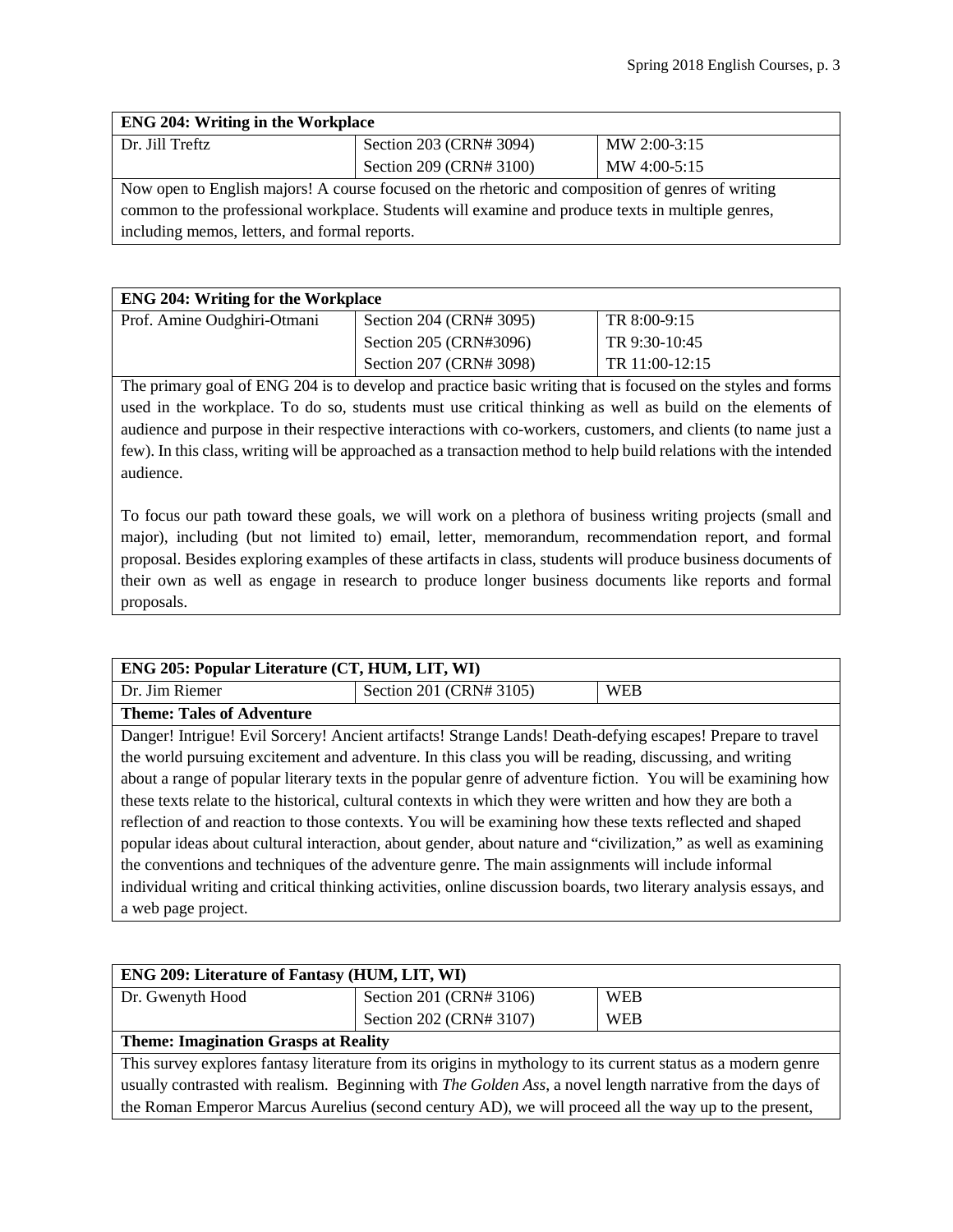sampling works by the Brothers Grimm, Charles Perrault, Hans Christian Andersen, C. S. Lewis, Margaret Atwood, Angela Carter and Mercedes Lackey. We conclude with the epic fantasy of J. R. R. Tolkien, *The Hobbit* and *The Lord of the Rings*, a major work of the twentieth century which synthesizes and harmonizes many aspects of Fantasy Literature. As this is a Writing Intensive (WI) course, one of its goals is to improve student writing. Students will have the opportunity to revise Essay 1 after it is graded. For Essay 3, they can choose between a creative work or an analytical essay. There will be weekly journals and discussions, as well as weekly prompts to respond to readings and practice formal documentation.

# **ENG 211: Science Fiction (CT, HUM, LIT, WI)**

| .                            |                                          |   |
|------------------------------|------------------------------------------|---|
| Dr<br>. Riemer<br>$\rm{11m}$ | N# 3110):<br>2022<br>"<br>Section<br>∹к≀ | W |
|                              |                                          |   |

Aliens! Spaceships! Time Travel! Cyborgs! Alternate history! Prepare to explore the many worlds and dimensions of science fiction. In this class you will be reading, discussing, and writing about a range of science fiction texts, from classics to the contemporary. While the texts you will be reading treat a range of themes and issues, we will be giving particular focus to how those texts develop themes and address issues related to the interaction between cultures, the danger and benefits of science and technology, and ideas about gender, as well as examining the conventions and techniques of the science fiction genre. The main assignments will include informal individual writing and critical thinking activities, online discussion boards, two literary analysis essays, and a web page project.

### **ENG 213: Good Poems (HUM, LIT, WI)**

Dr. Joel Peckham Section 201 (CRN# 3112) MWF 11:00-11:50 ENG 213 is a course in which we will explore poems from a variety of cultures and historical periods through close reading and analysis. For the section we will be taking the title of the course very seriously, examining the problem of "what is good"—both in terms aesthetic and ethical. While we will explore questions like "what are the conventions of good poetry?" we will also ask how literary fashion and cultural conceptions of beauty influence those assessments while exploring what their ethical implications might be. Who gets to decide what is good and what is not? From where do our conceptions of "good" art derive. We will also look at poems that explore beauty conceptually—that seek to evoke or define what is beautiful and what is ugly. Finally we will be looking at poems that attempt to examine concept of "Goodness" in an ethical way through exploring what is good and what is evil. Poems and poets represented will hundreds of years and thousands of miles.

Assignments will include low-, medium-, and high-stakes writing (in-class writings, reading responses, creative reflections, and the choice of either a radical revision, creative engagement exercise or a critical analytical essay.

| <b>ENG 214: Introduction to Comics (HUM, LIT)</b>                                                         |                         |              |
|-----------------------------------------------------------------------------------------------------------|-------------------------|--------------|
| Dr. David Hatfield                                                                                        | Section 201 (CRN# 3113) | MW 2:00-3:15 |
|                                                                                                           | Section 202 (CRN# 3114) | TR 2:00-3:15 |
| Want to learn how to read, understand, and fully appreciate Comics? Introduction to Comics explores the   |                         |              |
| way Comics work as a truly unique art form, one that relies heavily on the visual to communicate. Comics  |                         |              |
| are an art form that explores the interaction of text and image and the ability of image alone to convey  |                         |              |
| meaning, making reading a Comic a new type of experience. In Introduction to Comics, you'll learn to read |                         |              |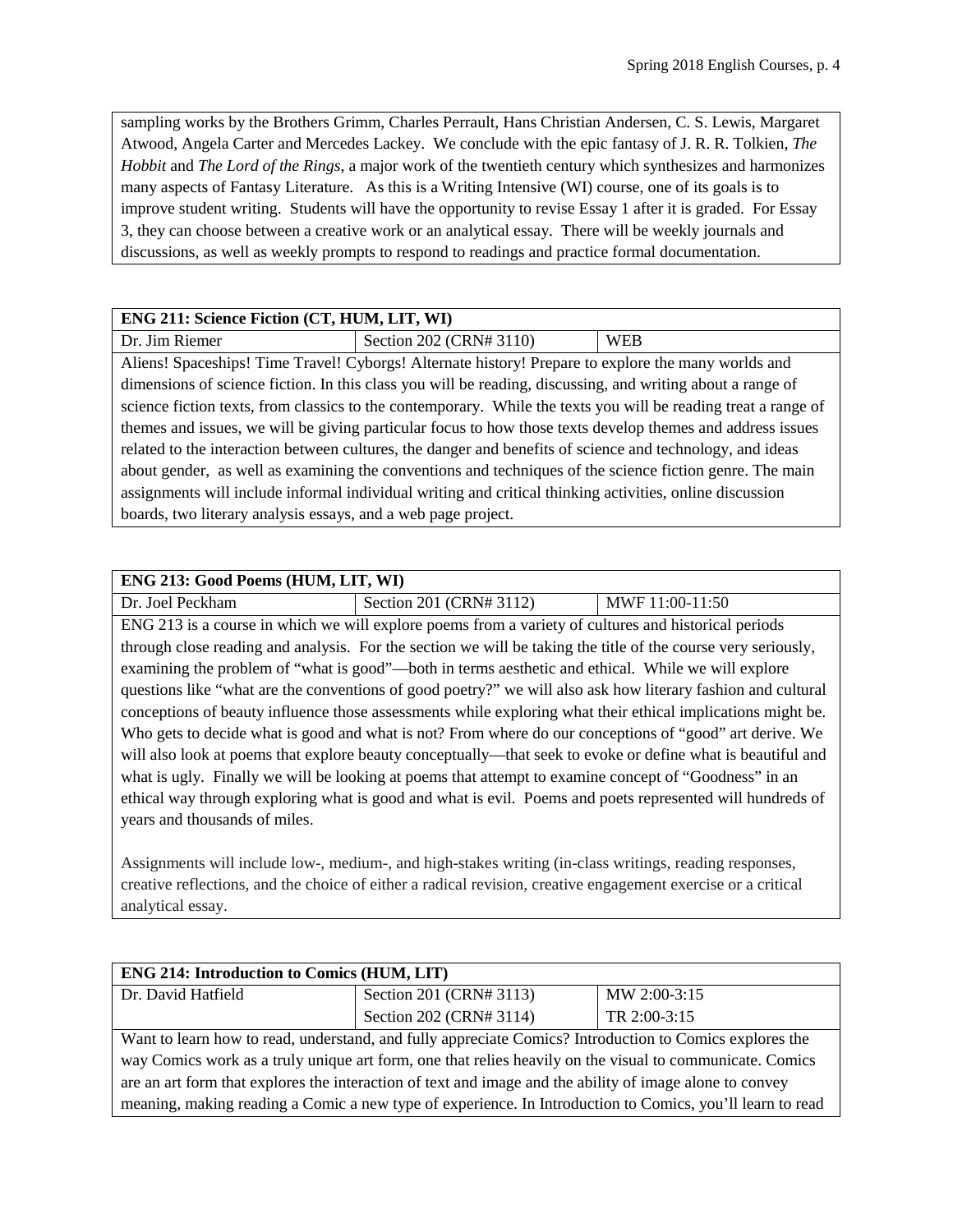and interpret image in ways that can give you just as much, if not more, meaning as the written word, and that Comics are meant to be read in ways quite different from reading a novel, short story, poem, or viewing a movie. If you've been reading or viewing graphic literature as if it's some other form of literature, join us to learn how to get the most enjoyment from this art form that's all its own.

#### **ENG 214: Introduction to Comics (HUM, LIT, WI)**

| Dr. Jim Riemer                                                                                                | Section 203 (CRN# 3115)                                                                                     | <b>WEB</b> |
|---------------------------------------------------------------------------------------------------------------|-------------------------------------------------------------------------------------------------------------|------------|
|                                                                                                               | In this class you will be reading, discussing, and writing about comics and graphic narratives. You will be |            |
|                                                                                                               | learning to analyze the visual and graphic narrative techniques in these texts and how those techniques are |            |
| used by the writers and artists to develop characters, illustrate conflicts, create suspense, and develop     |                                                                                                             |            |
| themes. While the comics and graphic narrative you will be reading treat a range of themes and issues, we     |                                                                                                             |            |
| will be giving particular focus to how those texts develop themes and address issues related to the depiction |                                                                                                             |            |
| of violence, gender roles, and ideas about justice. The readings will include reading comics featuring        |                                                                                                             |            |
| Batman, Jonah Hex, Hawkeye, and the Green Turtle, as well as a graphic novel of your choice. The main         |                                                                                                             |            |
| assignments will include informal individual writing and critical thinking activities, online discussion      |                                                                                                             |            |
| boards, two literary analysis essays, and a PowerPoint slideshow project.                                     |                                                                                                             |            |

| <b>ENG 215: Good Novels (HUM, LIT, WI)</b> |                         |               |
|--------------------------------------------|-------------------------|---------------|
| Dr. Daniel Lewis                           | Section 201 (CRN# 3116) | TR 9:30-10:45 |
| <b>Theme: Contemporary British Fiction</b> |                         |               |

*What did Britain say to its trade partners?*

*"See EU later."*

This course offers an introduction to contemporary British culture in an era of profound political and economic change and social upheaval, specifically in the wake of Brexit. We will explore contemporary British novels that are influenced by war, immigration from the former colonies, dramatic ideological shifts in gender relations and sexuality, class conflict and deindustrialization, climate change, and the potential break up of Britain. We will examine a range of avant-garde, postcolonial and popular novels that challenge preconceived notions of Englishness. Particular attention will be paid to the interaction between literature and race/ethnicity, religion, sexuality/gender, and class.

Some of the authors we will read are Zadie Smith, Ian McEwan, Iris Murdoch, Kazuo Ishiguro, and Hanif Kureishi.

| ENG 221: Postcolonial Literature (HUM, LIT, MC, WI)                                                            |                                                                                                          |  |  |
|----------------------------------------------------------------------------------------------------------------|----------------------------------------------------------------------------------------------------------|--|--|
| Dr. Puspa Damai                                                                                                | Section 201 (CRN# 3117)<br>TR 2:00-3:15                                                                  |  |  |
| Theme: Othello in Postcolonial Literature                                                                      |                                                                                                          |  |  |
|                                                                                                                | I invite you to read with me a few books and essays which dwell on the issue of revisiting and rewriting |  |  |
| Shakespeare in postcolonial literature. We will study Shakespeare's Othello and a number of novels and         |                                                                                                          |  |  |
| plays written in response to this great play. We will read Tayeb Salih's Season of Migration to the North,     |                                                                                                          |  |  |
| Salman Rushdie's The Moor's Last Sigh, Machado de Assis' Dom Casmurro, and Toni Morrison's                     |                                                                                                          |  |  |
| Desdemona not only to assess the debt that these writers owe to Shakespeare's oeuvre in general and            |                                                                                                          |  |  |
| Othello in particular but also to examine the politics of "writing back" in the field of postcolonial studies. |                                                                                                          |  |  |
| We will ask questions such as: why postcolonial and ethnic writers have chosen Shakespeare's Othello as        |                                                                                                          |  |  |
| their inspiration and model for their own books? Why do postcolonial writers write back? Is it because         |                                                                                                          |  |  |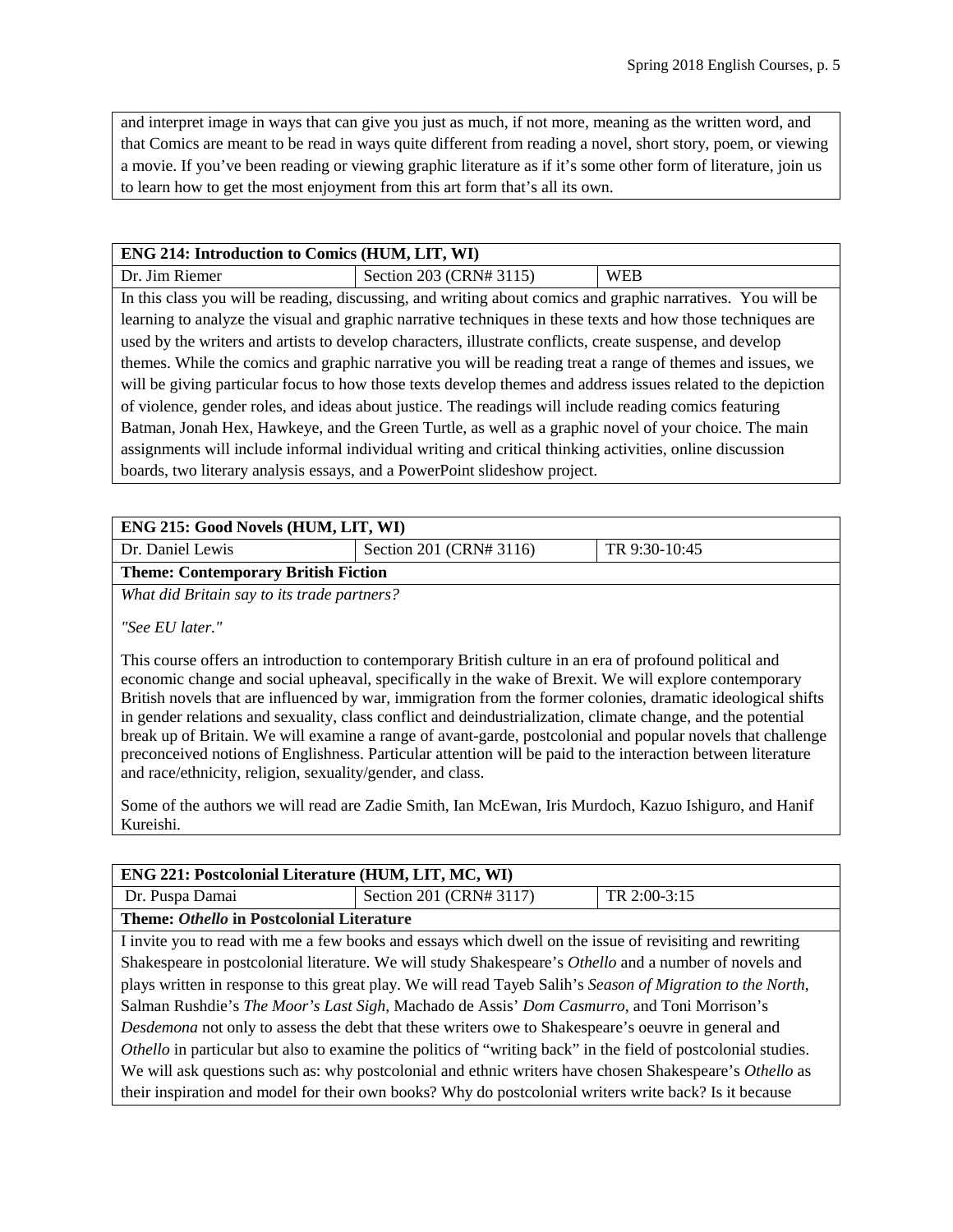*Othello* tells a timeless story? Is it because these writers seek to "correct" something in Shakespeare's tragedy? What is the relationship between writing and righting? Is "writing back" a form of resistance? What does one achieve or change through writing? Have these novels and plays changed the meaning of Shakespeare's *Othello* by taking the story of the play in a completely new direction? How to understand and theorize this unique form of creative adaptation of Shakespeare?

Assignments will include quizzes, short response papers, presentations and one analytical paper.

#### **ENG 232: Good Films (HUM, LIT, WI, FS)**

| Dr. Margaret Sullivan | Section 202 (CRN# 3121)                                                                                      | TR 9:30-10:45 |
|-----------------------|--------------------------------------------------------------------------------------------------------------|---------------|
|                       | In this section of Good Films, we'll examine film as a multi-layered text. We'll look at a variety of formal |               |
|                       |                                                                                                              |               |

elements that make up a film: cinematography, sound, narrative sequence, for instance, as well as the cultural groundings/implications of the films we watch. Throughout the term, we'll ask how films can do more than provide entertainment. How do films produce meaning? How can we analyze them as aesthetic productions? Films may include *Moonlight*, *American Beauty*, *Taxi Driver*, *Midnight Cowboy*, and *Trainspotting*. Probable assignments include short responses, short essays, and a researched film analysis.

# **ENG 240: African American Literatures (HUM, LIT, MC, WI)**

| Dr. John Young | Section 201/202 (CRN# 3125 / | MW 2:00-3:15 |
|----------------|------------------------------|--------------|
|                | 3126)                        |              |

Our particular focus will be on  $20<sup>th</sup>$  and  $21<sup>st</sup>$ -century responses to the enduring social, political, and cultural consequences of slavery from the age of Jim Crow to the era of Obama (and now beyond). This course will ask what makes African American literature "African American," by investigating a range of classic and contemporary texts that focus on the enduring impact of slavery on American culture, from *Clotel*, a 19thcentury novel written in response to rumors (confirmed in the late 20th century) of Thomas Jefferson's children with one of his slaves, to *Citizen*, a 2014 collection of prose poems, essays, and photographs that analyze social perceptions of race in an ostensibly "post-black" era. Other readings will include a timetravel novel, *Kindred*; a Harlem Renaissance portrait of the phenomenon of racial passing; and a recent entry in the Black Panther comic book series by Ta-Nehisi Coates. Requirements include regular responses, a longer close reading paper, and two exams.

| ENG 242: Women Writers (HUM, LIT, MC, WI, WS) |                         |               |  |
|-----------------------------------------------|-------------------------|---------------|--|
| Dr. Sarah A. Chavez                           | Section 201 (CRN# 3128) | MWF 9:00-9:50 |  |
| Theme: Big mouths, Butches, & Badasses        |                         |               |  |

*I will not have my life narrowed down. I will not bow down to somebody else's whim or to someone else's ignorance." ―* bell hooks

In this discussion-based, seminar-style class we will be read, discuss, and write about a range of texts by badass women writers, those seen as radical and scary, as strong and liberating, as foul and crude. These texts will reflect the diversity and trajectory of women's cultural experience and identity over time. Together we will examine how these texts relate to the historical, cultural contexts in which they were written and how they are both a reflection of and reaction to those contexts. We will view these texts as works of literary art, as well as representations of varied experiences of gender/sexuality, socio-economics, (dis)ability, and race/ethnicity. Writing assignments for this course will include weekly responses, a midterm essay, and a final critical paper with annotated bibliography and serving as a class discussion leader.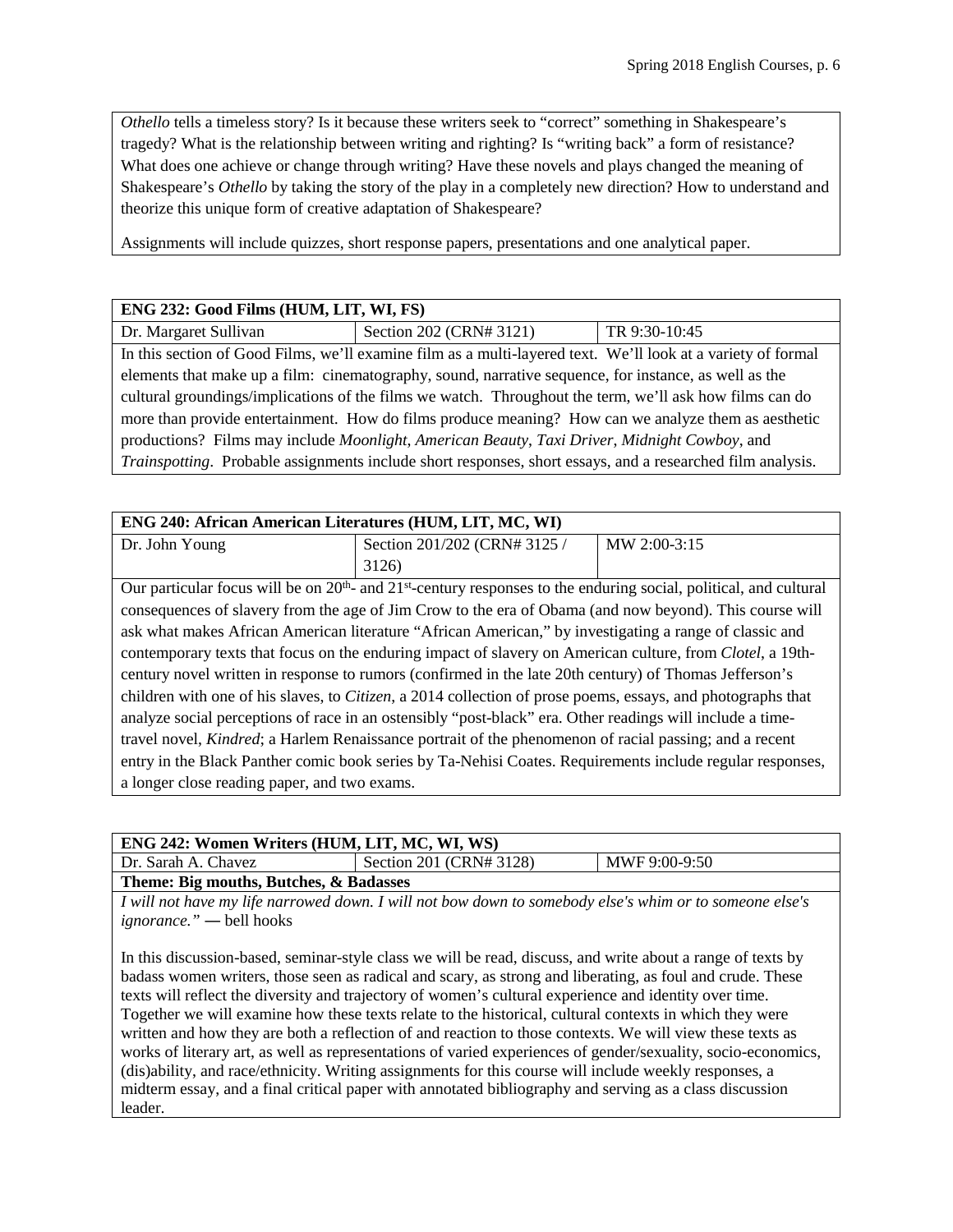| ENG 242: Women Writers (HUM, LIT, MC, WI, WS)                                                                    |                                                                                                             |            |
|------------------------------------------------------------------------------------------------------------------|-------------------------------------------------------------------------------------------------------------|------------|
| Dr. Jim Riemer                                                                                                   | Section 202 (CRN# 3129)                                                                                     | <b>WEB</b> |
|                                                                                                                  | In this class you will be reading, discussing, and writing about a range of texts by women writers. These   |            |
|                                                                                                                  | texts reflect the diversity of women's lives over the last 200 years. You will be examining how these texts |            |
| relate to the historical, cultural contexts in which they were written and how they are both a reflection of and |                                                                                                             |            |
| reaction to those contexts. You will be examining how these texts depict women's experiences and how             |                                                                                                             |            |
| they address issues of gender, including how those relate to issues of identity, class, religious background     |                                                                                                             |            |
| and beliefs, and differing cultural attitudes and beliefs. The main assignments will include informal            |                                                                                                             |            |
| individual writing and critical thinking activities, online discussion boards, two literary analysis essays, and |                                                                                                             |            |
| a web page project.                                                                                              |                                                                                                             |            |

| ENG 280/CIT 280: SpTp - Coding for the Digital Humanities (HUM, LIT, WI)                                        |                         |               |
|-----------------------------------------------------------------------------------------------------------------|-------------------------|---------------|
| Dr. Kristen Lillvis, Dr. Allison                                                                                | Section 201 (CRN# 3131) | TR 9:30-10:45 |
| Carey, Prof. David Cartwright                                                                                   |                         |               |
| What was the first thing you did this morning? Was it pick up your cellphone? From cellphones to podcasts       |                         |               |
| to blogs to videogames, digital technologies have transformed our lives. Harness this power—and develop         |                         |               |
| skills that will help you on the job market AND help you on your capstone—by learning coding basics.            |                         |               |
| Throughout this course, you will discover cutting-edge ways of analyzing the texts of your discipline (the      |                         |               |
| work by a specific author, historical documents, literary texts, transcripts of conversations). You'll learn to |                         |               |
| structure and analyze digitized texts-as-data, and together we will explore questions fundamental to the        |                         |               |
| humanities. No previous coding experience required!                                                             |                         |               |

| ENG 280: SpTp - Digital Literary Studies (HUM, LIT, WI)                                                         |                         |             |
|-----------------------------------------------------------------------------------------------------------------|-------------------------|-------------|
| Dr. Robert Ellison, Dr. Kristen                                                                                 | Section 202 (CRN# 3132) | M 4:00-6:20 |
| Lillvis, Prof. Ian Nolte                                                                                        |                         |             |
| Do you have favorite text you want to pore over? Do you want a job writing about videogames? Are                |                         |             |
| you interested in editing digital media? Here's a way to get started on these goals and more. This course       |                         |             |
| offers you an introduction to digital literary studies. Topics to be addressed include digitizing and analyzing |                         |             |
| print texts, comparing and critiquing electronic literature and videogames, and creating video essays. This     |                         |             |
| course also covers the creation of digital portfolios.                                                          |                         |             |

| ENG 280: SpTp - Digital Literary Studies (HUM, LIT, WI)                                                        |                         |                |
|----------------------------------------------------------------------------------------------------------------|-------------------------|----------------|
| Dr. Robert Ellison, Dr. Kristen                                                                                | Section 203 (CRN# 3133) | $T\,4:00-6:20$ |
| Lillvis, Prof. Ian Nolte                                                                                       |                         |                |
| Do you have favorite text you want to pore over? Do you want a job writing about videogames? Are you           |                         |                |
| interested in editing digital media? Here's a way to get started on these goals and more. This course offers   |                         |                |
| you an introduction to digital literary studies. Topics to be addressed include digitizing and analyzing print |                         |                |
| texts, comparing and critiquing electronic literature and videogames, and creating video essays. This course   |                         |                |
| also covers the creation of digital portfolios.                                                                |                         |                |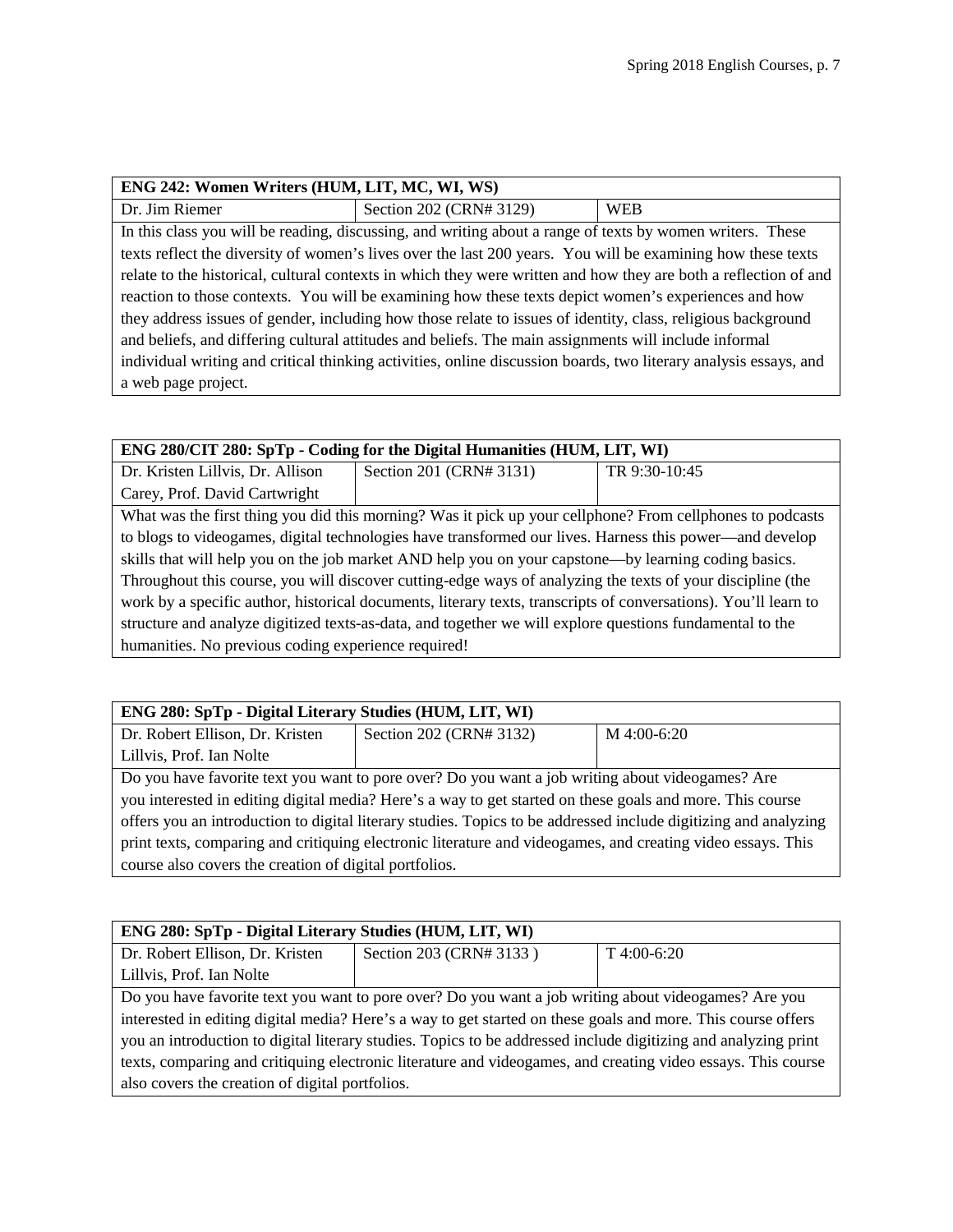| ENG 344: Introduction to Film Studies (HUM, LIT, WI, FS)                                                 |                                                                                                       |                |
|----------------------------------------------------------------------------------------------------------|-------------------------------------------------------------------------------------------------------|----------------|
| Dr. Walter Squire                                                                                        | Section 202 (CRN# 3135)                                                                               | TR 11:00-12:15 |
|                                                                                                          | Section 203 (CRN# 3136)                                                                               | TR 2:00-3:15   |
|                                                                                                          | Have you ever wondered how films are made? How do flashes of light accompanied by sound work          |                |
|                                                                                                          | together to produce riveting stories, some so enchanting that we watch them over and over again? This |                |
| course will focus upon film form, the artistry that produces the magic of movies. After devoting several |                                                                                                       |                |
| weeks to an examination of the elements of film form--mise-en-scène, cinematography, editing, and        |                                                                                                       |                |
| sound—we will then shift our attention to international film history to provide a fuller picture of the  |                                                                                                       |                |
| possibilities of cinematic art. Readings from the assigned text Looking at Movies, by Richard Barsam and |                                                                                                       |                |
| David Monahan, will be supplemented by selected American and international films. Assignments will       |                                                                                                       |                |
| include low-, medium-, and high-stakes writing (various in-class exercises, weekly viewing responses to  |                                                                                                       |                |
| films, and a formal analysis of a short film) as well as quizzes and a final exam.                       |                                                                                                       |                |

| <b>ENG 350: Intro to Textual Analysis (WI)</b>                                                                                                                                                                                    |                         |               |
|-----------------------------------------------------------------------------------------------------------------------------------------------------------------------------------------------------------------------------------|-------------------------|---------------|
| Dr. Joel Peckham                                                                                                                                                                                                                  | Section 201 (CRN# 3137) | MW 2:00-3:15  |
|                                                                                                                                                                                                                                   | Section 202 (CRN# 3138) | TR 9:30-10:45 |
| This course will prepare you for further studies in the ENG major with particular emphasis on research,                                                                                                                           |                         |               |
| $\mathbf{A}$ , and the second contract of the second contract of the second contract of the second contract of the second contract of the second contract of the second contract of the second contract of the second contract of |                         |               |

critical reading, and writing skills. Through the close examination of a variety of genres (including a graphic novel, Shakespeare's *The Tempest*, a variety of poetry, and film adaptations of literary texts) and the production of a range of assignments (including shorter explication papers, a presentation, a digital artifact, and a research project), you will emerge from this course better prepared to undertake more intensive independent research and focused courses in your major.

| <b>ENG 350: Intro to Textual Analysis (WI)</b>                                                            |                                                                                                             |              |
|-----------------------------------------------------------------------------------------------------------|-------------------------------------------------------------------------------------------------------------|--------------|
| Dr. Daniel Lewis                                                                                          | Section 203 (CRN# 3139)                                                                                     | TR 4:00-5:15 |
|                                                                                                           | "Literature adds to reality, it does not simply describe it. It enriches the necessary competencies that    |              |
|                                                                                                           | daily life requires and provides; and in this respect, it irrigates the deserts that our lives have already |              |
| become."- C.S. Lewis                                                                                      |                                                                                                             |              |
|                                                                                                           |                                                                                                             |              |
| How do we learn to be better, closer readers? How do we analyze a film, a book, a poem, or a graphic      |                                                                                                             |              |
| novel? And furthermore, how do we improve these skills? This course is an introduction to critical        |                                                                                                             |              |
| readings of texts from a range of genres and media. In this class, our goals will be to develop your      |                                                                                                             |              |
| explication, critical reading, research, and writing skills. To accomplish these goals, we will explicate |                                                                                                             |              |
| poems, read a novel (The Curious Incident of the Dog in the Night-Time), experience Shakespeare (The      |                                                                                                             |              |
| Tempest), watch a film (The Tree of Life) research and analyze scholarly articles, and take a look at a   |                                                                                                             |              |
| graphic novel (Lynda Barry's What It Is).                                                                 |                                                                                                             |              |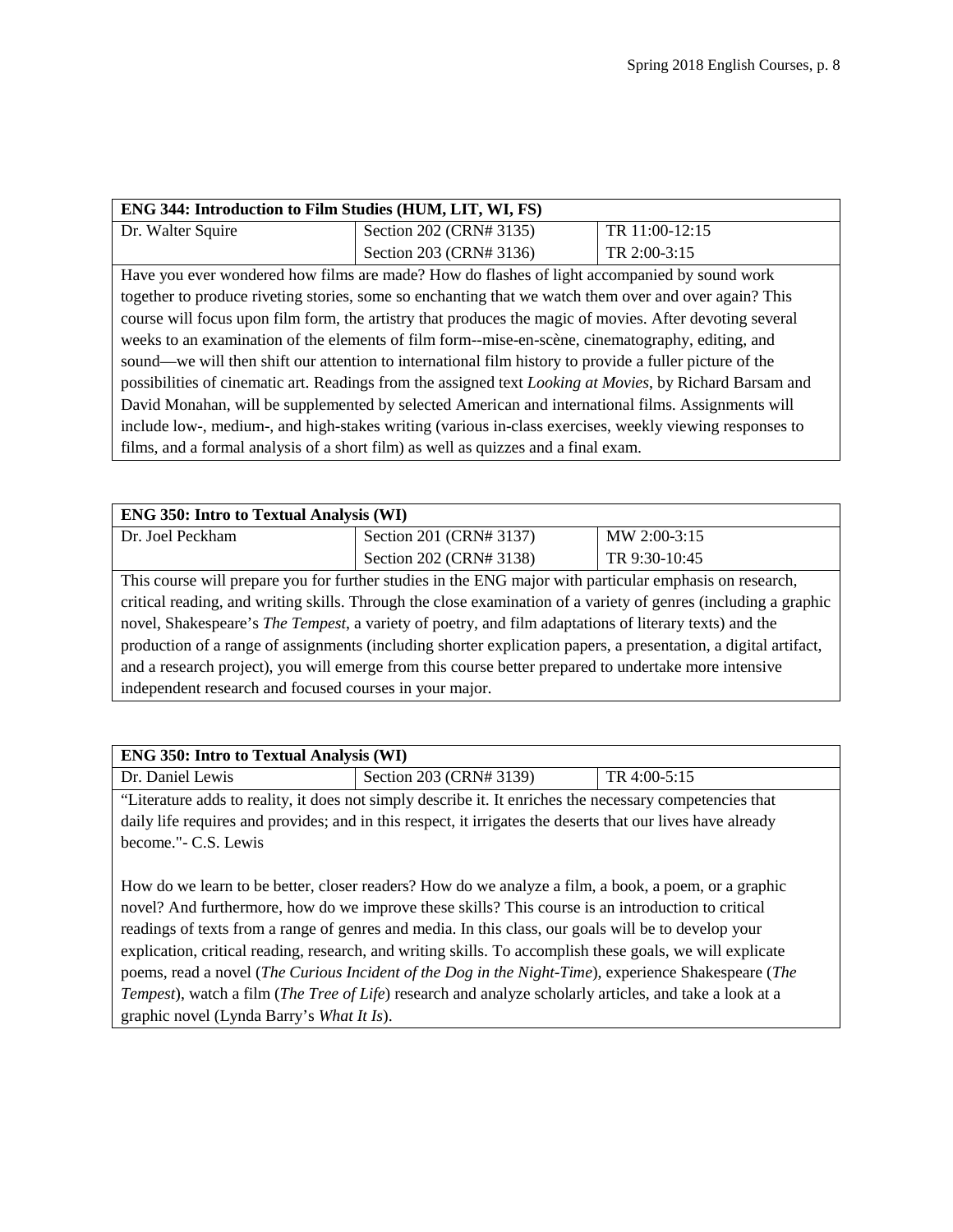| <b>ENG 354: Scientific &amp; Technical Writing</b> |                         |                 |
|----------------------------------------------------|-------------------------|-----------------|
| Prof. Amine Oudghiri-Otmani                        | Section 202 (CRN# 3141) | $TR 12:30-1:45$ |

Technical writing is all about empowerment: making information accessible, usable, and relevant. Knowing that much of your career success will depend on how well you communicate, the primary goal of ENG 354 is to prepare you to write in your profession by completing the types of practical writing projects often required in many professions. Emphasis will be placed on making effective business-related presentations supported with appropriate visual aids.

To focus our path toward these goals, we will analyze graphs, write effective employment documents (including resumes, cover letters, and personnel reports), prepare for a job interview, produce technical documents like reports and formal proposals, and review and practice Standard English grammar as needed and applicable to each assignment.

| <b>ENG 355: Introduction to Critical Theory (WI)</b>                                                               |                                                                                                            |              |  |
|--------------------------------------------------------------------------------------------------------------------|------------------------------------------------------------------------------------------------------------|--------------|--|
| Dr. Walter Squire                                                                                                  | Section 201 (CRN# 3142)                                                                                    | MW 2:00-3:15 |  |
|                                                                                                                    | Who's afraid of the big bad theory? Though at first perplexing, theoretical approaches enrich our          |              |  |
|                                                                                                                    | comprehension of texts by placing them in relation to the full complexity and contradictions of the worlds |              |  |
|                                                                                                                    | within which they are created and absorbed. Among the theories we will explore are disability studies,     |              |  |
|                                                                                                                    | ecocriticism, feminism, intersectionality, Marxism, post-colonialism, post-humanism, psychoanalysis, and   |              |  |
|                                                                                                                    | queer theory. Sample theorists could include anyone from Althusser to Zizek, but will likely include       |              |  |
| Bhabha, Butler, Clover, Doty, DuBois, Fanon, Foucault, Freud, Halberstam, Haraway, hooks, Kristeva,                |                                                                                                            |              |  |
| Lacan, Mulvey, Said, Saraswati, Williams, and Wood. Texts for the course will include The Tempest and              |                                                                                                            |              |  |
| various films, such as <i>Her</i> and <i>Pariah</i> . Requirements for the course include short response essays to |                                                                                                            |              |  |
| theoretical and scholarly articles, short practice theoretical analyses, and a research paper that will apply the  |                                                                                                            |              |  |
| theory of your choice to a text of your choice. The class will culminate in a mini-capstone presentation of        |                                                                                                            |              |  |
| the research paper in class, complete with Prezi or other digital/multimedia visual aid, as low=pressure           |                                                                                                            |              |  |
| practice for the capstone presentation component of ENG 499.                                                       |                                                                                                            |              |  |

| <b>ENG 355: Introduction to Critical Theory (WI)</b>                                                         |                                                                                                                   |             |
|--------------------------------------------------------------------------------------------------------------|-------------------------------------------------------------------------------------------------------------------|-------------|
| Dr. John Young                                                                                               | Section 203 (CRN# 3144)                                                                                           | W 4:00-6:20 |
|                                                                                                              | While theory is often seen as "outside" of literature proper, and thus as imposing "external" concerns onto       |             |
|                                                                                                              | literary interpretation, this is a misunderstanding: used correctly and effectively, theory should be a tool that |             |
|                                                                                                              | enables new kinds of questions about literature and culture (defined broadly) to develop. As Stuart Hall (a       |             |
|                                                                                                              | theorist and critic of postcolonial literature and culture) writes, "Theory is always a detour on the way to      |             |
| something more important." In this course, we will survey a range of theoretical approaches and methods,     |                                                                                                                   |             |
| considered both on their own and in application to specific examples (drawn from poetry, fiction, film,      |                                                                                                                   |             |
| television, graphic novels, and other genres). While understanding the background and aims of a particular   |                                                                                                                   |             |
| theoretical perspective is necessary for determining the kinds of questions it can enable, our primary focus |                                                                                                                   |             |
| throughout will be on the specific differences it would make to approach particular examples from one        |                                                                                                                   |             |
| theoretical orientation or another. Class meetings will include roundtable discussions and "theory labs,"    |                                                                                                                   |             |
| where we will apply a particular concept or method to an in-class example. Course requirements will          |                                                                                                                   |             |
| include a series of brief responses, a mini-capstone presentation, and a longer research paper.              |                                                                                                                   |             |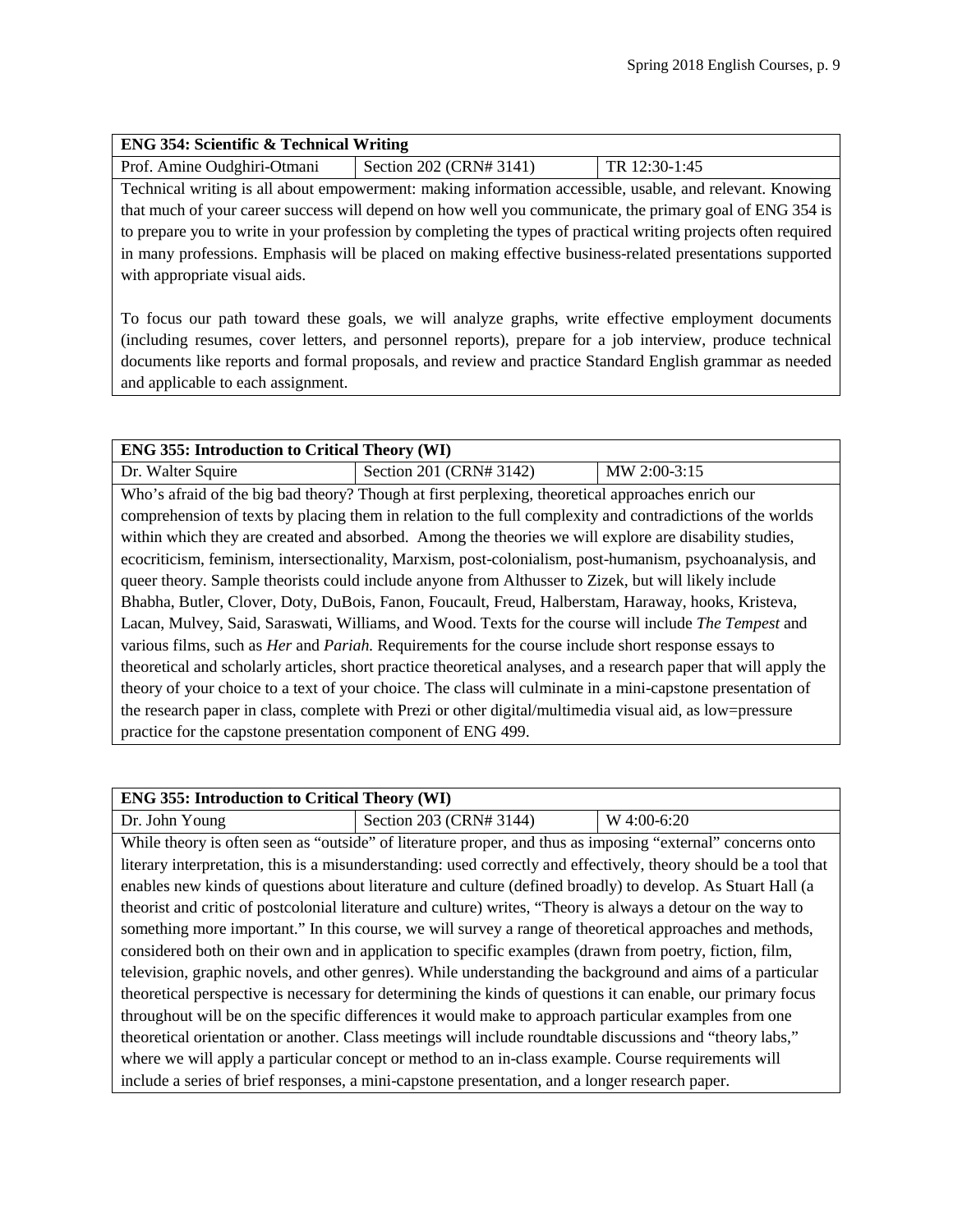| <b>ENG 378: Creative Writing - Fiction</b>                                                                      |                                                                                                                   |              |
|-----------------------------------------------------------------------------------------------------------------|-------------------------------------------------------------------------------------------------------------------|--------------|
| Dr. Forrest Roth                                                                                                | Section 201 (CRN# 3150)                                                                                           | MW 4:00-5:15 |
| <b>Theme: Short Short Fiction and Disjointed Stories</b>                                                        |                                                                                                                   |              |
|                                                                                                                 | Short short stories, often popularly known as "Flash Fiction," "Sudden Fiction," et al., have been around in      |              |
|                                                                                                                 | American letters for well over a century, though only recently are writers, readers and critics starting to fully |              |
| appreciate its literary value. In this Fiction Workshop, we will take a closer look at this growing sub-genre   |                                                                                                                   |              |
| by writing our own short-shorts using various modes so that we may understand how prose itself can              |                                                                                                                   |              |
| become more interesting and engaging for readers as it becomes less utilitarian as it does in traditional short |                                                                                                                   |              |
| story forms, and so we can write longer stories with them. While this course will draw upon the conventions     |                                                                                                                   |              |
|                                                                                                                 | you learned in the ENG 360 workshops, be prepared to expand (or contract?) your skill with narrative and          |              |
|                                                                                                                 | learn how to make it quick on the page. And, of course, our final objective will be to produce a portfolio of     |              |
|                                                                                                                 | polished stories that reflect your own creative potential in the fiction we will be discussing.                   |              |

# **ENG 379: Creative Writing - Nonfiction** Dr. Rachael Peckham Section 201 (CRN# 3151) TR 9:30-10:45 In this intermediate-level creative writing course, students will gain practice writing within the genre of creative nonfiction. Along the way, we'll explore—both in our reading and our writing—the ways in which creative nonfiction purposefully borrows techniques and approaches from other genres as it attempts to represent truth. We'll also discuss how the published works we'll read for class might inform a students' work within the subgenres of creative nonfiction. **Note:** This class is structured as a workshop, meaning the bulk of the writing we discuss in class will be student-authored, in addition to our regular discussion of the assigned texts.

### **ENG 408: Writing in the Digital World (WI)**

Dr. Margaret Sullivan Section 201 (CRN# 3152) TR 2:00-3:15

Designed for those who find themselves writing in, or preparing to write in, multimedia and online environments, this course will look at a variety of computer-mediated writing strategies. The primary approach of the class will be involvement with the multimodal text itself: creating, editing, and critiquing a variety of multimedia projects. We'll look carefully at issues related to quality of content, the specifics of online writing environments, and the educational and rhetorical theories that underlie digital writing. Probable assignments include short responses as well as creating multimodal texts and a digital portfolio.

| ENG 410: Shakespeare - Comedy, Tragedy & Romance (HUM, LIT, WI)                                           |                                                                                                   |               |
|-----------------------------------------------------------------------------------------------------------|---------------------------------------------------------------------------------------------------|---------------|
| Dr. Tim Burbery                                                                                           | Section 201 (CRN# 3153)                                                                           | TR 12:30-1:45 |
|                                                                                                           | Why bother with Shakespeare? Actually, in our age of social media, where we're constantly playing |               |
| different roles online, Shakespeare's theatricality is very relevant. He's also the most filmed author in |                                                                                                   |               |
| Hollywood. And he's now studied in terms of Big Data, as all his works have been digitized and            |                                                                                                   |               |
| analyzed. We'll study some of Shakespeare's key texts, as well as his life and times. Plays will include  |                                                                                                   |               |
| Richard III, Julius Caesar, and Much Ado about Nothing, and others. We'll also savor Shakespeare's        |                                                                                                   |               |
| sonnets, study filmed versions of his drama, and write both analytical and creative papers.               |                                                                                                   |               |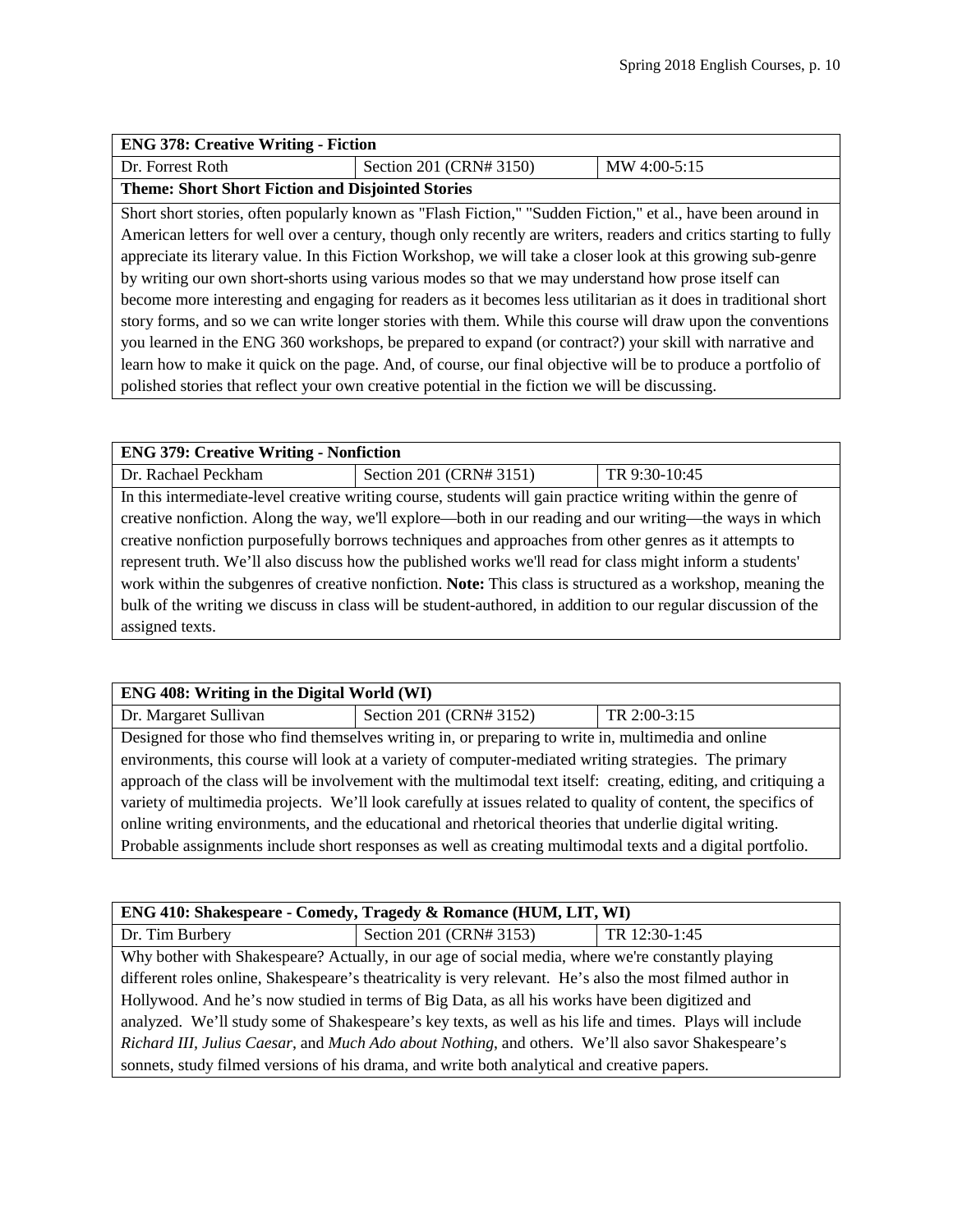| ENG 422: American Literature 1830-1865 (HUM, LIT, WI)                                                          |                         |               |
|----------------------------------------------------------------------------------------------------------------|-------------------------|---------------|
| Dr. Jana Tigchelaar                                                                                            | Section 201 (CRN# 3155) | TR 9:30-10:45 |
| Theme: Romance and Reform: Literature of Antebellum America                                                    |                         |               |
| The antebellum period was filled with concerns about developing a distinctive "American" literature,           |                         |               |
| coupled with questions about defining U.S. identity. Taking part in these conversations were diverse           |                         |               |
| national voices, representing a multiplicity of ethnicities, races, genders, and classes. This course will     |                         |               |
| consider how canonical literature of the American Renaissance time period developed in the context of          |                         |               |
| these voices and issues. We will study texts that examine the important cultural and social issues of the time |                         |               |
| (including reform movements like abolitionism and women's rights, the impact of westward expansion on          |                         |               |
| Native American and Hispanic communities, and the rise of urbanization and industrialization) alongside        |                         |               |

canonical authors (the Transcendentalists, the Dark Romantics, and the poetry of Walt Whitman and Emily Dickinson). In addition, we will focus throughout the course on building research, writing, and analysis skills. Through in-class discussions, group work, brief lectures, research, and writing, we will work to frame our understanding of individual texts in relation to larger concepts.

| <b>ENG 434: 20<sup>th</sup> Century American Poetry – Identity in Form (HUM, LIT, WI)</b>                     |                         |             |
|---------------------------------------------------------------------------------------------------------------|-------------------------|-------------|
| Dr. Sarah A. Chavez                                                                                           | Section 201 (CRN# 3158) | M 6:30-9:00 |
| "It is difficult / to get the news from poems / yet men die miserably every day / for lack / of what is found |                         |             |

there." ― William Carlos Williams

This course will survey 20<sup>th</sup> Century American poetry through major writers such as: Elizabeth Bishop, Robert Hayden, Adrienne Rich, Audre Lorde, Walt Whitman, William Carlos Williams, and Emily Dickinson, among others. Through examining the work of poets from across the century, in movements such as Imagism, the Harlem Renaissance, the Beats, the New York School, and the Black Mountain Poets, among others, we will track the changes in literary conception of American identity through form. What do Walt Whitman's long lines mean in comparison to Emily Dickinson's short lines? What does the Nuyorican movement say about the visibility of urban spaces in poetry? How did U.S. poets assert their not-Europeanness through the manipulation and subversion of received forms? In addition to close reading of selected poems, the class will also read a selection of literary and theoretical essays to help inform our understanding. Writing assignments for this course will include weekly responses, a midterm essay involving the close reading of one poem, and a final critical paper with annotated bibliography and serving as a class discussion leader.

# **ENG 436: Medieval British Literature (HUM, LIT, WI)**

| Dr. Kateryna Schray                                                                                            | Section 201 (CRN# 3159)                                                                                                                  | $M$ 4:00-6:20 |  |
|----------------------------------------------------------------------------------------------------------------|------------------------------------------------------------------------------------------------------------------------------------------|---------------|--|
|                                                                                                                | It amazes me that somewhere along the line we decided to classify the period from 500-1100 AD under one                                  |               |  |
|                                                                                                                | term – <i>medieval</i> . That's <i>three</i> major language shifts, <i>four</i> radical cultural shifts, and <i>six hundred</i> years of |               |  |
|                                                                                                                | story-telling lumped together under one heading. Don't get me started about folks calling it "The Dark"                                  |               |  |
|                                                                                                                | Ages" either – that term was invented by smarty-pants Renaissance elitists and drives me crazy – I'll                                    |               |  |
|                                                                                                                | explain why in class. © The medieval period of British Literature is easily among the richest in Western                                 |               |  |
| history, bringing into the world a myriad of genres and themes and verse forms as well as memorable            |                                                                                                                                          |               |  |
| characters and archetypal plots. We'll indulge in some terrific stories, look at some of the original language |                                                                                                                                          |               |  |
| of our texts, and spend a third of our time out of our seats experiencing some aspect of each work. Best of    |                                                                                                                                          |               |  |
| all, we'll make connections between these old texts and things that are happening in our world RIGHT           |                                                                                                                                          |               |  |
| NOW. My hope is that you'll find an assignment in this course that meets your interests as future teachers,    |                                                                                                                                          |               |  |
| creative writers, editors, publishers and/or scholars.                                                         |                                                                                                                                          |               |  |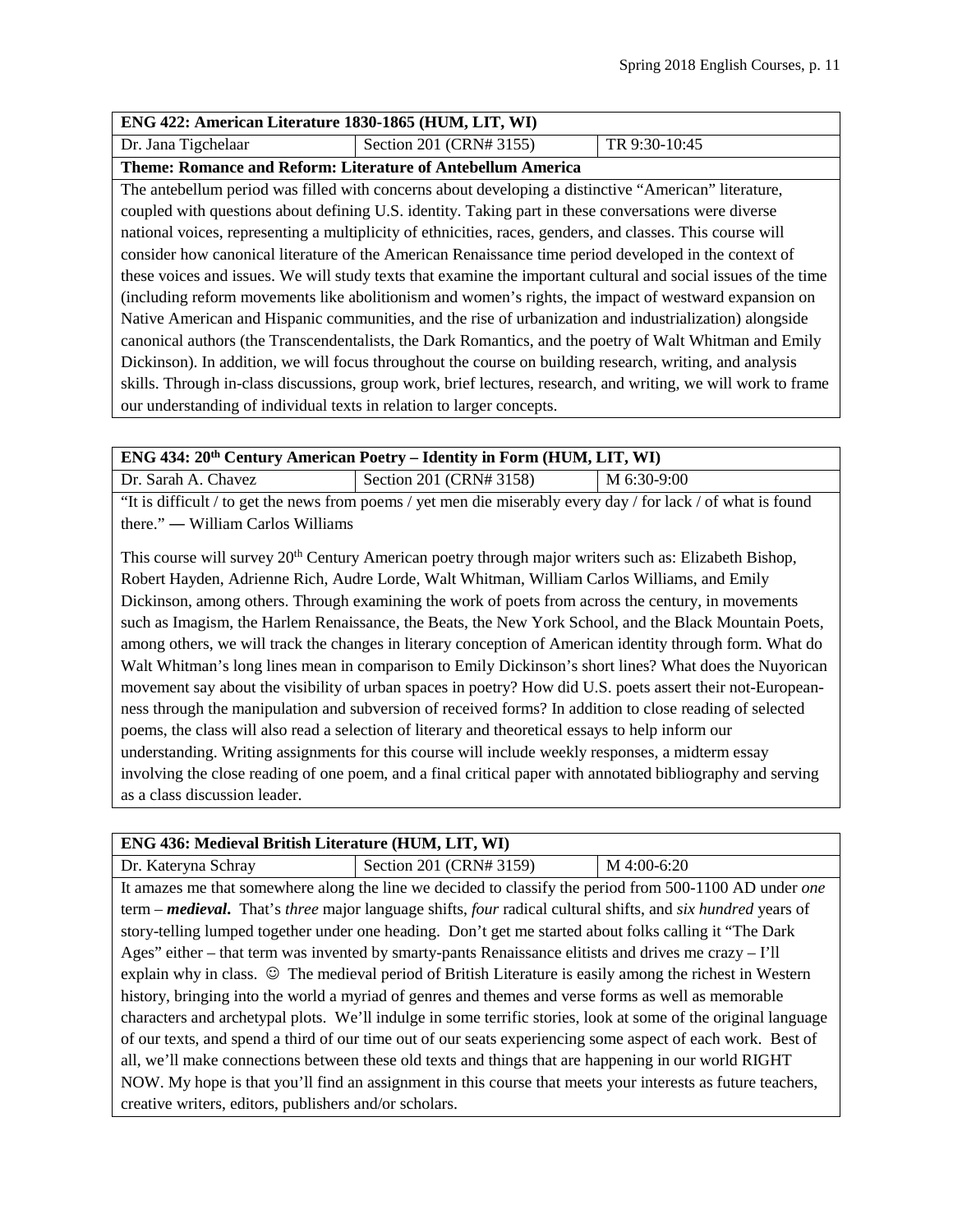| ENG 440: Advanced Study in Film (HUM, LIT, WI, FS)                                                        |                         |               |  |
|-----------------------------------------------------------------------------------------------------------|-------------------------|---------------|--|
| Prof. Ian Nolte                                                                                           | Section 201 (CRN# 3160) | TR 9:30-10:45 |  |
| <b>Theme: Cinematic Television</b>                                                                        |                         |               |  |
| This course will explore television as a medium for film narrative. Focusing on modern prestige pay-cable |                         |               |  |
| television series by exploring content produced by HBO, this course will examine how stories work for     |                         |               |  |
| television and how we think and write about serial stories.                                               |                         |               |  |

| ENG 442: Gender and Sexuality in Film (HUM, LIT, WI, WS, SS, FS)                                                |                                                                                                            |             |
|-----------------------------------------------------------------------------------------------------------------|------------------------------------------------------------------------------------------------------------|-------------|
| Dr. Walter Squire                                                                                               | Section 201 (CRN# 3161)                                                                                    | R 4:00-6:20 |
|                                                                                                                 | In this class we will study the history of gender and sexuality in cinema, examine the presentation of     |             |
|                                                                                                                 | various genders and sexualities within motion pictures, analyze the depiction of gender and sexuality in   |             |
|                                                                                                                 | genre films, and focus upon the enhancement of writing skills and strategies. In addition, we will look at |             |
| various sources of film production, including popular American movies, independent films, international         |                                                                                                            |             |
| cinema, the avant-garde, and underground films. Class sessions will be devoted to a mixture of lecture, screen  |                                                                                                            |             |
| of short films and clips from feature-length films, discussion of assigned films and articles, and              |                                                                                                            |             |
| writing exercises. Assignments will include a presentation, quizzes, a researched essay, and responses to assig |                                                                                                            |             |
| films. Selected films may include Female, Singin' in the Rain, Cabaret, The Rocky Horror Picture Show, Car      |                                                                                                            |             |
| The Piano, Go Fish, Ma vie en rose, Tomboy, Her, Paris Is Burning, But I'm a Cheerleader, Secretary, and        |                                                                                                            |             |
| Brokeback Mountain.                                                                                             |                                                                                                            |             |

| ENG 445: Screenwriting (HUM, LIT, WI)                                                                     |                                                                                                             |              |  |
|-----------------------------------------------------------------------------------------------------------|-------------------------------------------------------------------------------------------------------------|--------------|--|
| Prof. Ian Nolte                                                                                           | Section 201 (CRN# 3162)                                                                                     | MW 2:00-3:15 |  |
|                                                                                                           | In this course, we will write screenplays for short films. We will study professional screenplay formatting |              |  |
| and structure and how to tailor storytelling for the screen. We will study published screenplays and the  |                                                                                                             |              |  |
| completed films to understand the connections between screenwriting and film production. We will write    |                                                                                                             |              |  |
| and workshop three short films. We will explore the challenges and benefits of writing for zero-budget or |                                                                                                             |              |  |
| student productions. We will also explore film festivals and screenwriting contests as a venue for our    |                                                                                                             |              |  |
| screen plays and method of networking with other film makers.                                             |                                                                                                             |              |  |

| <b>ENG 447: British Romantic Poets (HUM, LIT, WI)</b>                                                      |                                                                                                               |               |
|------------------------------------------------------------------------------------------------------------|---------------------------------------------------------------------------------------------------------------|---------------|
| Dr. Jill Treftz                                                                                            | Section 201 (CRN# 3163)                                                                                       | TR 12:30-1:45 |
|                                                                                                            | Revolution. Promiscuity. Incest. Bears. And that's just the life of Lord Byron! Discover the poets and poetry |               |
| who make the Victorians and the Modernists look well-adjusted. If you like biting satire, furious social   |                                                                                                               |               |
| commentary, or intense meditations on nature (sometimes all in the same poem!), then this is the class for |                                                                                                               |               |
| you. This class will read the works of major and minor British poets of the late eighteenth and early      |                                                                                                               |               |
| nineteenth centuries—including Wordsworth, Coleridge, Charlotte Smith, Anna Laetitia Barbauld, Felicia     |                                                                                                               |               |
| Hemans, William Blake, John Keats, and more. This is a discussion-based class with an emphasis on the      |                                                                                                               |               |
| historical, social, and biographical context of the poetry we will read.                                   |                                                                                                               |               |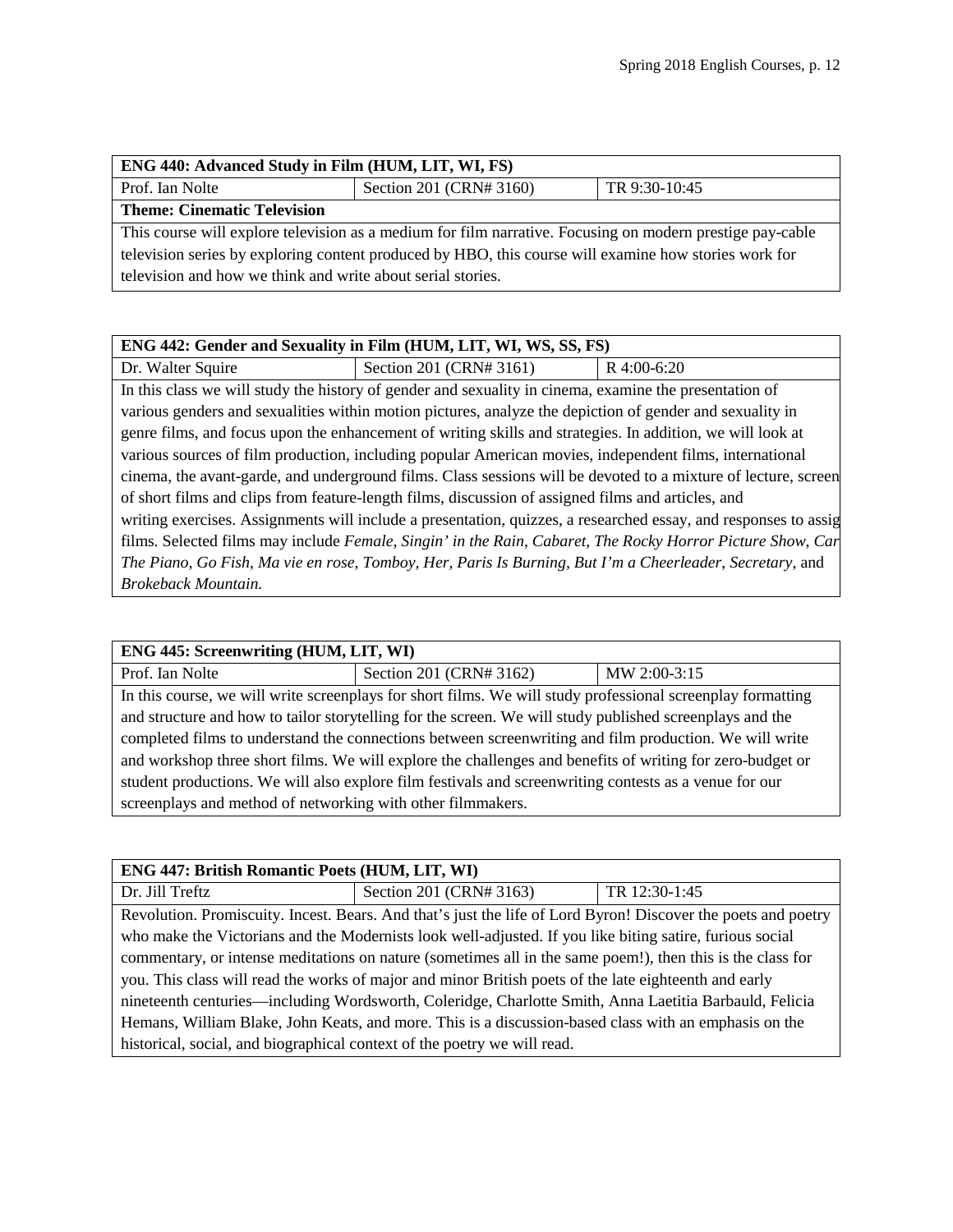| <b>ENG 476: Structures of the English Language</b>                                                              |                         |            |  |
|-----------------------------------------------------------------------------------------------------------------|-------------------------|------------|--|
| Prof. Joni Magnusson                                                                                            | Section 202 (CRN# 3166) | <b>WEB</b> |  |
| ENG 476 is a study of the structures of English grammar, including parts of speech and punctuation, and of      |                         |            |  |
| the forms and functions of these grammatical structures. This course investigates how the structures of English |                         |            |  |
| grammar are used, learned, and taught by speakers/writers and gives students a deeper understanding of the      |                         |            |  |
| English language through examination of a variety of special topics related to the structure of English,        |                         |            |  |
| including language acquisition, English language learning, dialect variation, code-switching, and the history   |                         |            |  |
| of English. This course also allows students to analyze how an understanding of each of these special topics    |                         |            |  |
| informs and affects English education practices and prompts them to generate philosophies of grammar            |                         |            |  |
| teaching and learning.                                                                                          |                         |            |  |

| <b>ENG 480: SpTp - Writing, Editing &amp; Document Design</b>                                                 |                         |               |  |
|---------------------------------------------------------------------------------------------------------------|-------------------------|---------------|--|
| Prof. Joni Magnusson                                                                                          | Section 201 (CRN# 3168) | TR 12:30-1:45 |  |
| This course in Professional Writing, Editing, and Document Design will provide you with knowledge             |                         |               |  |
| related to the principles and hands-on practice of being a technical editor and writer. We will begin by      |                         |               |  |
| editing a range of documents using a variety of editing types/levels and strategies. We will then move on to  |                         |               |  |
| writing and document design in a hands-on setting. By the end of this course, you will be able to lead almost |                         |               |  |
| any writing or editing project. Ultimately, this course will make you a better writer, editor, designer, and  |                         |               |  |
| document developer.                                                                                           |                         |               |  |

| <b>ENG 492: Fiction Workshop</b>                                                                            |                         |             |  |  |
|-------------------------------------------------------------------------------------------------------------|-------------------------|-------------|--|--|
| Prof. John Van Kirk                                                                                         | Section 201 (CRN# 3173) | M 4:00-6:20 |  |  |
| Offers students a forum for presentation, discussion, and refinement of their work, either short stories or |                         |             |  |  |
| novels. (PR: ENG 378 or permission of the instructor)                                                       |                         |             |  |  |

| <b>ENG 499: Senior Capstone (WI)</b>                                                                        |                         |               |
|-------------------------------------------------------------------------------------------------------------|-------------------------|---------------|
| Prof. Anna Rollins                                                                                          | Section 201 (CRN# 3174) | TR 9:30-10:45 |
|                                                                                                             | Section 202 (CRN# 3175) | TR 2:00-3:15  |
| This workshop style course is an intensive examination of tonics relayer to edyspeed English studies all of |                         |               |

This workshop-style course is an intensive examination of topics relevant to advanced English studies; all of our work in this course will scaffold you toward the composition of a Capstone Project (a paper plus a conference-style presentation). Depending upon your area of specialization, you will engage in substantial scholarly, creative, and/or pedagogical composition. Our course units will correspond with the stages of the writing process: brainstorming, prewriting, writing, revision, and editing. The course assignments and readings will correspond directly with the work you need to complete your Capstone Project, and you will receive extensive feedback from your peers and your professor throughout each stage of the writing process. This course will culminate with a conference-style presentation with a multimedia component on Study Day; your presentation will be open to all English students and faculty, in addition to friends, family, and the general public.